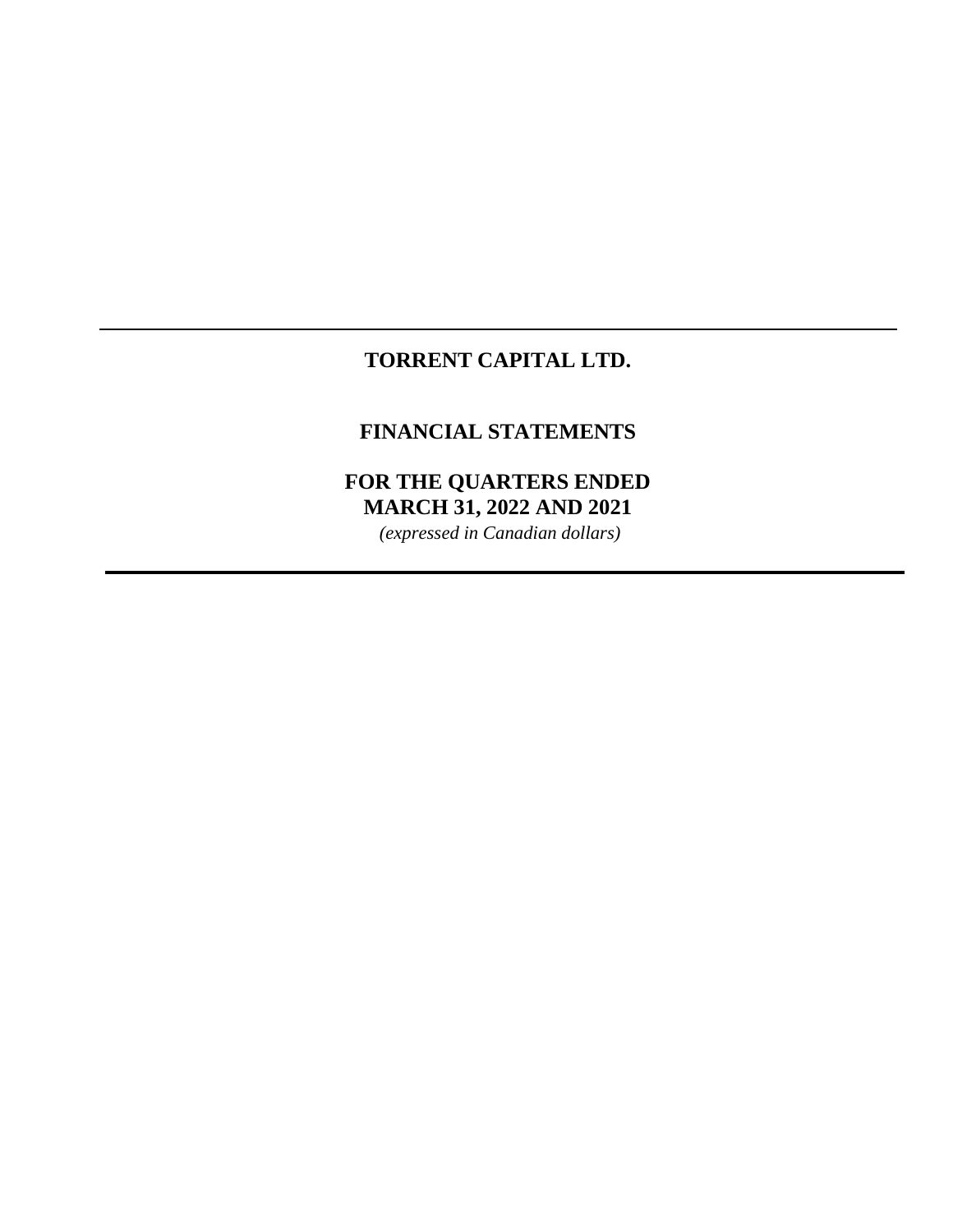May 19, 2022

#### **Management's Responsibility for Financial Reporting**

The accompanying condensed interim financial statements of Torrent Capital Ltd. (the "Company") are the responsibility of the Management and Board of Directors of the Company.

The condensed interim financial statements have been prepared by Management, on behalf of the Board of Directors, in accordance with the accounting policies disclosed in the notes to the condensed interim financial statements. Where necessary, Management has made informed judgments and estimates in accounting for transactions which were not complete at the statement of financial position date. In the opinion of Management, the condensed interim financial statements have been prepared within acceptable limits of materiality and are in accordance with International Financial Reporting Standards ("IFRS").

Management has established processes which are in place to provide them sufficient knowledge to support Management representations that they have exercised reasonable diligence that (i) the financials statements do not contain any untrue statement of material fact or omit to state a material fact required to be stated or that is necessary to make a statement not misleading in light of the circumstances under which it is made, as of the date of and for the periods presented by the condensed interim financial statements and (ii) the condensed interim financial statements fairly present in all material respects the financial condition, financial performance and cash flows of the Company, as of the date of and for the periods presented by the condensed interim financial statements.

The Board of Directors is responsible for reviewing and approving the condensed interim financial statements together with other financial information of the Company and for ensuring that Management fulfills its financial reporting responsibilities. An Audit Committee assists the Board of Directors in fulfilling this responsibility. The Audit Committee meets with Management to review the financial reporting process and the condensed interim financial statements together with other financial information of the Company. The Audit Committee reports its findings to the Board of Directors for its consideration in approving the condensed interim financial statements together with other financial information of the Company for issuance to the shareholders.

Management recognizes its responsibility for conducting the Company's affairs in compliance with established financial standards, and applicable laws and regulations, and for maintaining proper standards of conduct for its activities.

These unaudited condensed interim condensed interim financial statements have not been reviewed by the external auditors of the Company.

Halifax, Canada

(signed) "*Wade Dawe"* (signed) *"Robert Randall"* President and Chief Executive Officer Chief Financial Officer Chief Financial Officer Halifax, Nova Scotia Halifax, Nova Scotia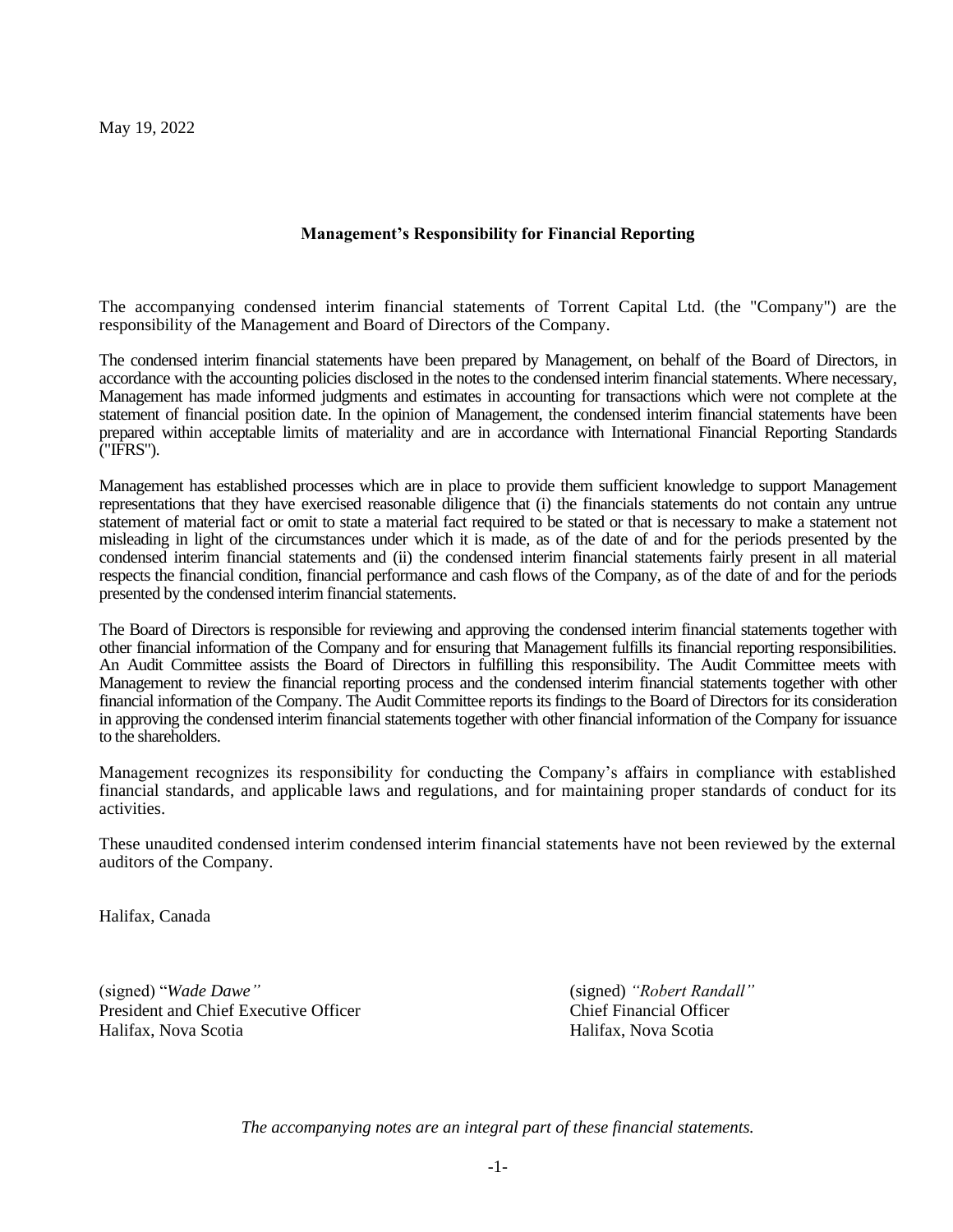|                                                   | March 31,<br>2022 | December 31,<br>2021 |
|---------------------------------------------------|-------------------|----------------------|
|                                                   | \$                | \$                   |
| <b>ASSETS</b>                                     |                   |                      |
| <b>Current assets</b>                             |                   |                      |
| Cash and cash equivalents                         | 264,781           | 459,132              |
| Sales tax receivable                              | 22,624            | 49,667               |
| Prepaid expenses                                  | 33,200            |                      |
| Investments at fair value (note 3)                | 25,784,798        | 28,688,920           |
| Income tax recoverable                            | 338,244           | 281,352              |
| <b>Total Assets</b>                               | 26,443,647        | 29,479,071           |
|                                                   |                   |                      |
| <b>LIABILITIES</b>                                |                   |                      |
| <b>Current liabilities</b>                        |                   |                      |
| Accounts payable and accrued liabilities (note 6) | 533,456           | 496,874              |
| Deferred income tax (note 7)                      | 1,230,000         | 1,620,000            |
|                                                   | 1,763,456         | 2,116,874            |
|                                                   |                   |                      |
| <b>SHAREHOLDERS' EQUITY</b>                       |                   |                      |
| Share capital (note 4)                            | 9,952,356         | 9,952,356            |
| Contributed surplus (note 5)                      | 435,756           | 431,560              |
| Retained earnings                                 | 14,292,079        | 16,978,281           |
|                                                   | 24,680,191        | 27,362,197           |
|                                                   |                   |                      |
| <b>Total Liabilities and Shareholders' Equity</b> | 26,443,647        | 29,479,071           |

**Nature of Operations** (note 1)

**Approved on Behalf of the Board on May 19, 2022:**

*"Wade Dawe"**"Jim Megann"* **Director Director**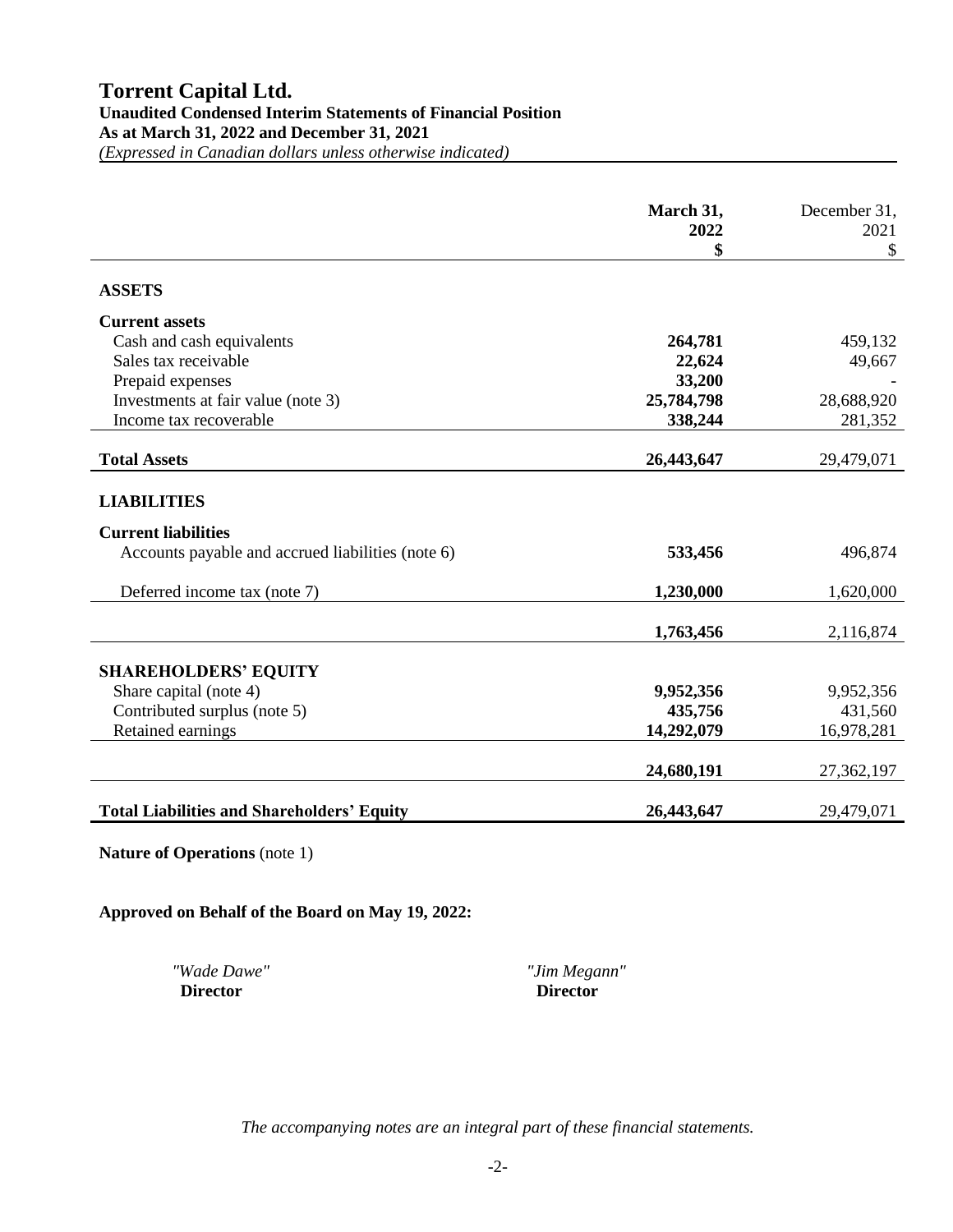*(Expressed in Canadian dollars unless otherwise indicated)* 

|                                                | <b>Three months</b><br>ended<br>March 31,<br>2022 | Three months<br>ended<br>March 31,<br>2021 |
|------------------------------------------------|---------------------------------------------------|--------------------------------------------|
|                                                | \$                                                | \$                                         |
|                                                |                                                   |                                            |
| <b>REVENUE AND OTHER INCOME (LOSS)</b>         |                                                   |                                            |
| Realized gain on investments                   | 37,778                                            | 3,035,176                                  |
| Unrealized gain (loss) on investments (note 3) | (2,851,115)                                       | 3,542,891                                  |
|                                                | (2,813,337)                                       | 6,578,067                                  |
| <b>EXPENSES</b>                                |                                                   |                                            |
| Consulting and wages (note 6)                  | 177,952                                           | 148,259                                    |
| Director fees (note 6)                         | 31,875                                            | 20,245                                     |
| Office and administration                      | 19,370                                            | 18,181                                     |
| Professional fees                              | 11,474                                            | 33,023                                     |
| Insurance                                      | 7,966                                             | 7,068                                      |
| Rent (note 6)                                  | 5,100                                             | 5,100                                      |
| Stock exchange and maintenance fees            | 4,176                                             | 8,621                                      |
| Stock-based compensation (note 5)              | 4,196                                             | 243,935                                    |
| Gain on foreign exchange                       | 756                                               | 3,394                                      |
|                                                | (262, 865)                                        | (487, 826)                                 |
| <b>INCOME (LOSS) BEFORE INCOME TAXES</b>       | (3,076,202)                                       | 6,090,241                                  |
| <b>INCOME TAXES</b>                            |                                                   |                                            |
| Current income tax (note 7)                    |                                                   | 320,000                                    |
| Deferred income tax (recovery) (note 7)        | (390,000)                                         | 550,000                                    |
|                                                |                                                   |                                            |
|                                                | (390,000)                                         | 870,000                                    |
| <b>NET INCOME (LOSS) AND</b>                   |                                                   |                                            |
| <b>COMPREHENSIVE INCOME (LOSS)</b>             | (2,686,202)                                       | 5,220,241                                  |
|                                                |                                                   |                                            |
| Basic and diluted income (loss) per share      | (0.11)                                            | 0.22                                       |
|                                                |                                                   |                                            |
| Weighted average number of shares outstanding  | 24,231,667                                        | 24,031,667                                 |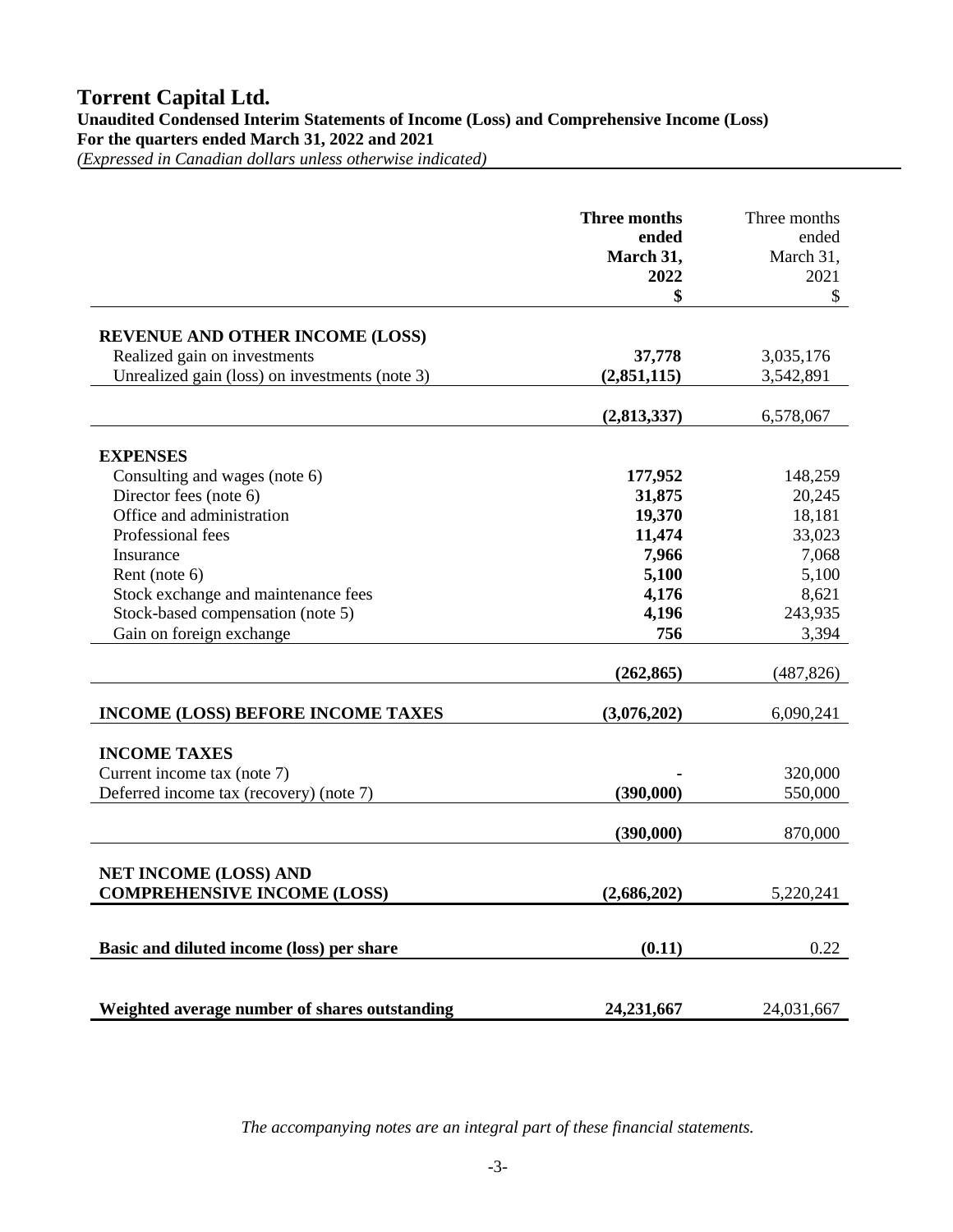# **Torrent Capital Ltd. Unaudited Condensed Interim Statements of Changes in Shareholders' Equity For the quarters ended March 31, 2022 and 2021**

*(Expressed in Canadian dollars unless otherwise indicated)*

|                                                             | <b>Common</b><br><b>Shares</b><br># | <b>Share</b><br>Capital  | <b>Contributed</b><br><b>Surplus</b><br>ъ | <b>Retained</b><br><b>Earnings</b> | <b>Total</b><br>\$ |
|-------------------------------------------------------------|-------------------------------------|--------------------------|-------------------------------------------|------------------------------------|--------------------|
| Balance – January 1, 2021                                   | 24,031,667                          | 9,728,356                | 388,158                                   | 15,380,772                         | 25,497,286         |
| Net income and comprehensive income for the period          |                                     |                          |                                           | 5,220,241                          | 5,220,241          |
| Stock-based compensation (Note 5)                           |                                     |                          | 19,935                                    |                                    | 19,935             |
| <b>Balance – March 31, 2021</b>                             | 24,031,667                          | 9,728,356                | 408,093                                   | 20,601,013                         | 30,737,462         |
| Net income and comprehensive income for the period          |                                     |                          | $\overline{\phantom{a}}$                  | (3,622,732)                        | (3,622,732)        |
| Shares issued on vesting of restricted share units (note 6) | 200,000                             | 224,000                  |                                           |                                    | 224,000            |
| Stock-based compensation (Note 5)                           |                                     |                          | 23,467                                    |                                    | 23,467             |
| <b>Balance – December 31, 2021</b>                          | 24, 231, 667                        | 9,952,356                | 431,560                                   | 16,978,281                         | 27,362,197         |
| Net loss and comprehensive loss for the period              |                                     |                          | $\overline{\phantom{a}}$                  | (2,686,202)                        | (2,686,202)        |
| Stock-based compensation (note 5)                           |                                     | $\overline{\phantom{a}}$ | 4,196                                     |                                    | 4,196              |
| <b>Balance – March 31, 2022</b>                             | 24,231,667                          | 9,952,356                | 435,756                                   | 14,292,079                         | 24,680,191         |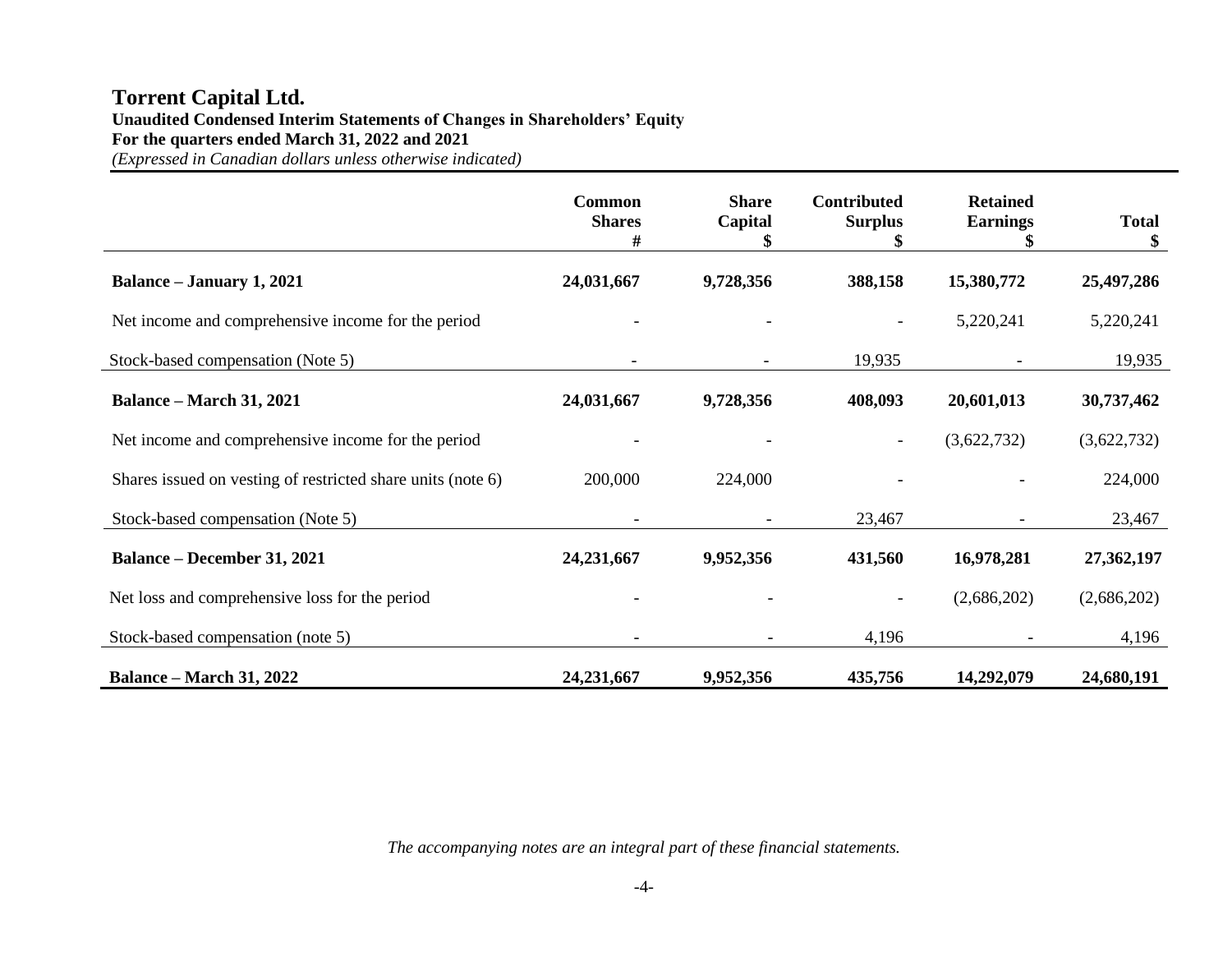|                                                | <b>Three months</b><br>ended | Three months<br>ended |
|------------------------------------------------|------------------------------|-----------------------|
|                                                | March 31,                    | March 31,             |
|                                                | 2022                         | 2021                  |
|                                                | \$                           | \$                    |
| <b>CASH PROVIDED BY:</b>                       |                              |                       |
| <b>OPERATING ACTIVITIES</b>                    |                              |                       |
| Net income for the period                      | (2,686,202)                  | 5,220,241             |
| Items not affecting cash:                      |                              |                       |
| Realized gain on investments                   | (37,778)                     | (3,035,176)           |
| Unrealized (gain) loss on investments          | 2,851,115                    | (3,542,891)           |
| Deferred income tax (recovery)                 | (390,000)                    | 550,000               |
| Stock-based compensation                       | 4,196                        | 19,935                |
|                                                |                              |                       |
|                                                | (258, 669)                   | (787, 891)            |
| <b>Adjustments for:</b>                        |                              |                       |
| Proceeds on sale of investments                | 1,877,213                    | 6,076,666             |
| Acquisition of investments                     | (1,786,428)                  | (7,458,085)           |
| Sales tax receivable                           | 27,043                       | 14,787                |
| Prepaid expenses                               | (33,200)                     | (28, 296)             |
| Accounts payable and accrued liabilities       | 36,582                       | 273,163               |
| Income taxes payable                           | (56, 892)                    | 320,000               |
|                                                | 64,318                       | (801,765)             |
|                                                |                              |                       |
| <b>Financing Activities</b>                    |                              |                       |
| Proceeds on the issuance of shares             |                              |                       |
|                                                |                              |                       |
| <b>CHANGE IN CASH AND CASH EQUIVALENTS</b>     | (194, 351)                   | (1,589,656)           |
| CASH AND CASH EQUIVALENTS, BEGINNING OF PERIOD | 459,132                      | 2,483,562             |
| CASH AND CASH EQUIVALENTS, END OF PERIOD       | 264,781                      | 893,906               |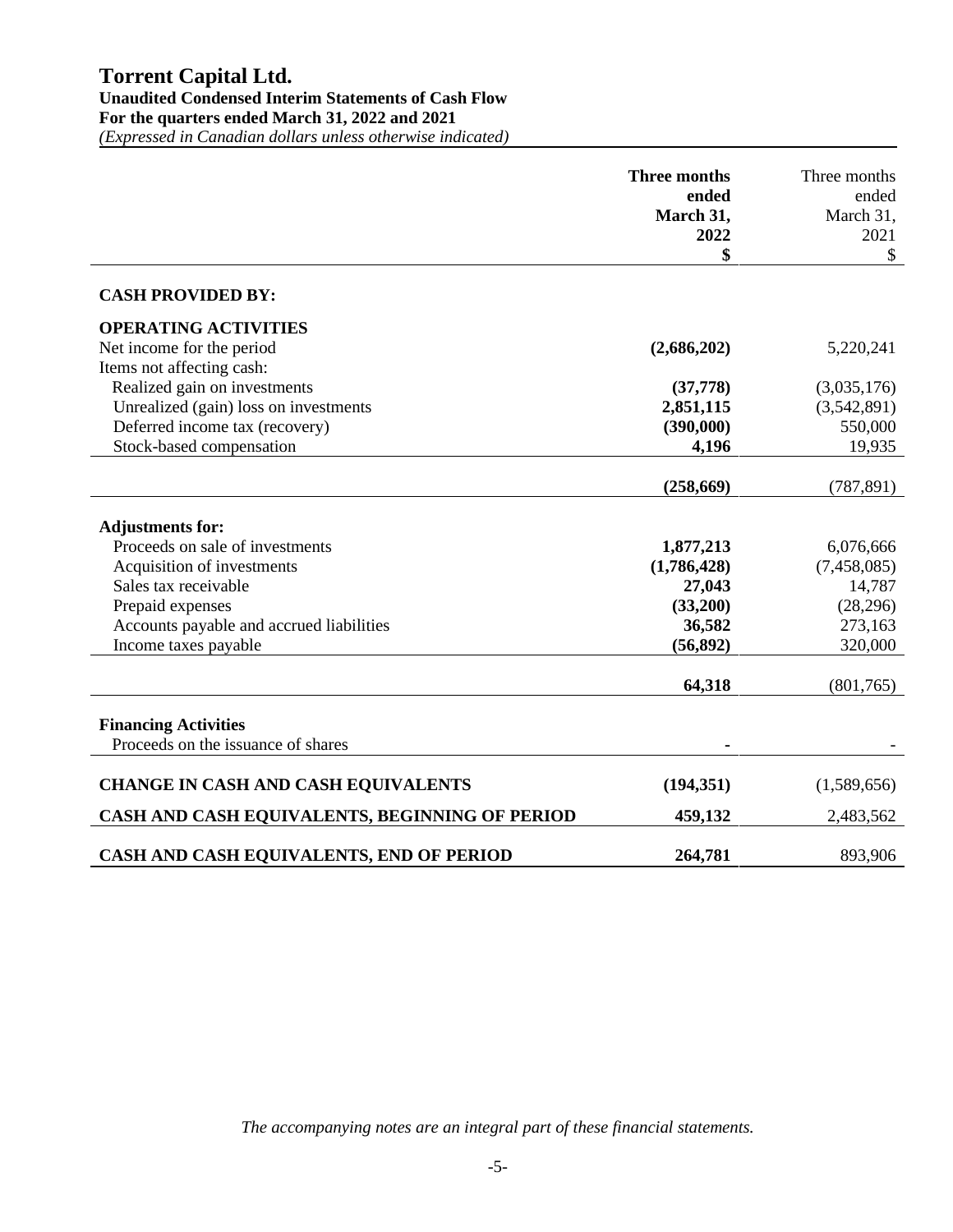#### **1. NATURE OF OPERATIONS**

Torrent Capital Ltd. ("Torrent", or the "Company") is an Investment Issuer with its shares traded on the TSX Venture Exchange under the symbol "TORR". The Company's focus is on strategic investments in public and private company securities. The Company's corporate office is located at Suite 2001 – 1969 Upper Water Street, Purdy's Wharf II, Halifax, Nova Scotia, Canada, B3J 3R7.

As at March 31, 2022, the Company had cash and cash equivalents of \$264,781 (December 31, 2021 - \$459,132) and working capital of \$25,910,191 (December 31, 2021 - \$28,982,197). Management believes that it has sufficient resources to fund its ongoing working capital requirements for the ensuing twelve months as they normally fall due.

Since December 31, 2019 and continuing into 2022, the outbreak of the novel strain of coronavirus, commonly identified as "COVID-19", has resulted in governments worldwide enacting emergency measures to combat the spread of the virus. These measures, which include the implementation of travel bans, selfimposed quarantine periods and social distancing, have caused material disruption to businesses globally resulting in an economic slowdown. Global equity markets have experienced significant volatility and weakness. Governments and central banks have reacted with significant monetary and fiscal interventions designed to stabilize economic conditions. The duration and impact of the COVID-19 outbreak is unknown at this time, as is the efficacy of the government and central bank interventions. It is not possible to reliably estimate the length and severity of these developments and the impact on the financial results and conditions of the Company in future periods.

# **2. SIGNIFICANT ACCOUNTING POLICIES**

#### **Statement of Compliance**

The Company prepares its unaudited condensed interim financial statements in accordance with Canadian generally accepted accounting principles as set out in the Handbook of Chartered Professional Accountants of Canada – Part 1 ("CPA Canada Handbook"), which incorporates International Financial Reporting Standards ("IFRS") as issued by the International Accounting Standards Board ("IASB").

These unaudited condensed interim financial statements have been prepared in accordance with International Accounting Standard 34, *Interim Financial Reporting* ("IAS 34"), as issued by the IASB. Accordingly, certain information normally included in annual financial statements prepared in accordance with IFRS, as issued by the IASB, have been omitted or condensed. The unaudited condensed interim financial statements should be read in conjunction with the Company's annual audited financial statements for the year-ended December 31, 2021.

The policies applied in these unaudited condensed interim financial statements are based on IFRS as of May 19, 2022, the date the Board of Directors approved the condensed interim financial statements. Any subsequent changes to IFRS that are given effect in the Company's annual financial statements for the yearended December 31, 2022 could result in the restatement of these unaudited condensed interim financial statements.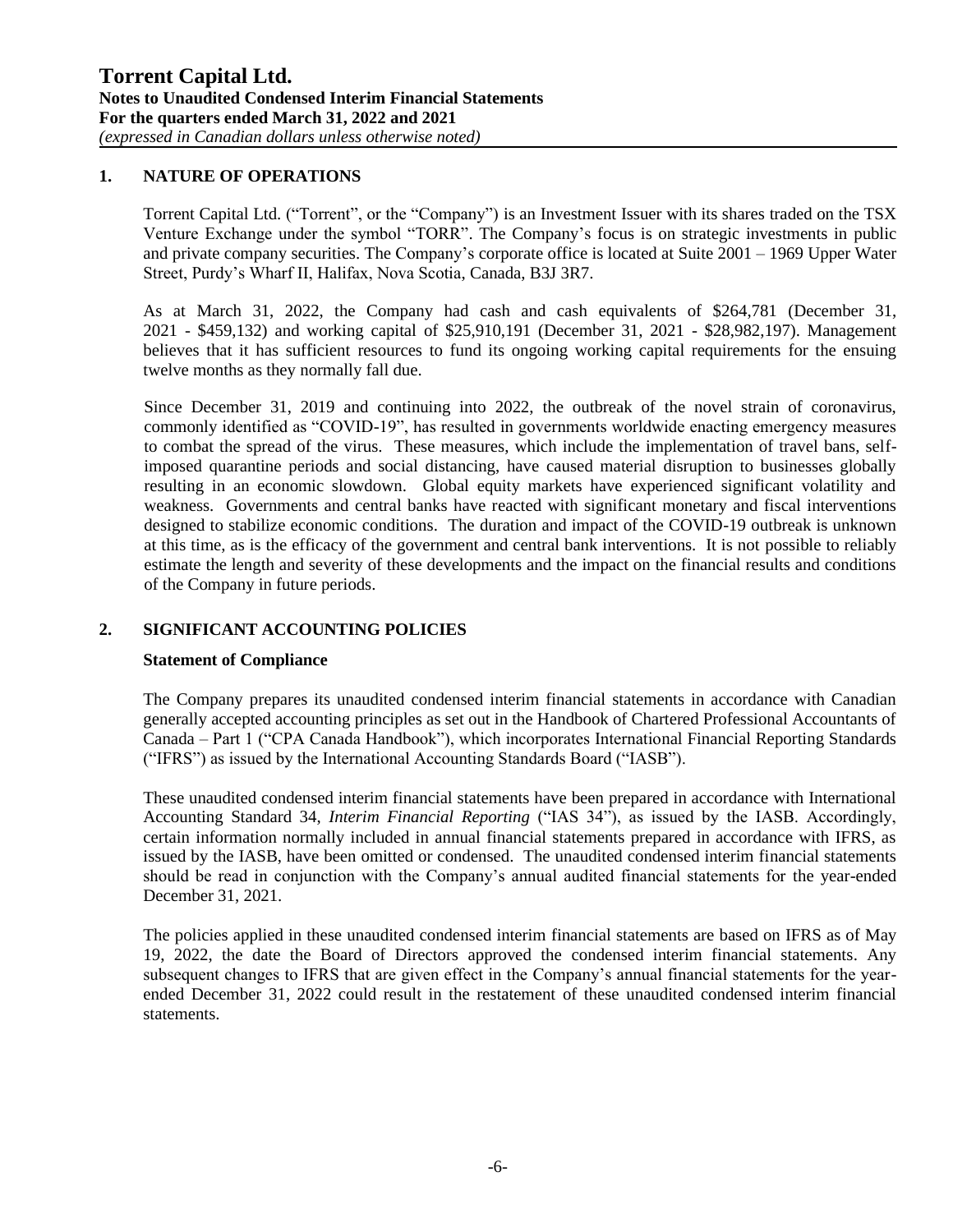### **2. SIGNIFICANT ACCOUNTING POLICIES (Continued)**

#### **Significant Accounting Policies**

These unaudited condensed interim financial statements have been prepared using the same policies and methods of computation as the annual financial statements of the Company for the year-ended December 31, 2021. Refer to note 2, *Significant Accounting Policies*, of the Company's annual financial statements for the year-ended December 31, 2021 for information regarding the accounting policies as well as new accounting standards not yet effective. Also, refer to note 3, *Capital Management* and note 4, *Financial Risk Factors*, of the Company's annual financial statements for the year-ended December 31, 2021 for the Company's capital management objectives and its financial risk factors.

#### **3. INVESTMENTS**

|                                | <b>Shares</b><br># | Cost of<br>Investment<br>\$ | <b>Market</b><br><b>Value</b><br>Mar 31,<br>2022<br>\$ | <b>Unrealized</b><br>Gain (Loss)<br><b>Quarter</b><br>ended<br>Mar 31,<br>2022<br>\$ | <b>Market</b><br><b>Value</b><br>Dec 31,<br>2021<br>\$ |
|--------------------------------|--------------------|-----------------------------|--------------------------------------------------------|--------------------------------------------------------------------------------------|--------------------------------------------------------|
| WildBrain Ltd                  | 2,201,000          | 3,488,367                   | 7,329,330                                              | $(314, 459)^{(a)}$                                                                   | 7,705,600                                              |
| kneat.com, inc.                | 1,702,943          | 1,813,892                   | 5,790,006                                              | $(953, 648)^{(a)}$                                                                   | 6,743,654                                              |
| The Game Day                   | 11,250             | 953,550                     | 2,302,200                                              |                                                                                      | 2,302,200                                              |
| Electrovaya Inc.               | 2,109,400          | 2,375,972                   | 1,961,742                                              |                                                                                      | 1,961,742                                              |
| AnalytixInsight Inc.           | 2,350,000          | 1,547,686                   | 1,245,500                                              | (626, 783)                                                                           | 1,736,400                                              |
| Cleantech Investment Portfolio |                    | 2,278,874                   | 1,753,200                                              | (413,090)                                                                            | 2,707,200                                              |
| Resource Investments Portfolio |                    | 883,053                     | 1,276,454                                              | (398, 128)                                                                           | 1,939,459                                              |
| Other securities               |                    | 4,071,394                   | 4,126,366                                              | (145,007)                                                                            | 3,592,665                                              |
|                                |                    | 17,412,788                  | 25,784,798                                             | (2,851,115)                                                                          | 28,688,920                                             |

(a) This results from the reversal of unrealized gains in prior periods.

# **IFRS 9, Financial Instruments ("IFRS 9")**

*Financial Instruments Recorded at Fair Market Value* 

Financial instruments recorded at fair market value on the statements of financial position are classified using a fair market value hierarchy that reflects the significance of the inputs used in making the measurements. The fair market value hierarchy has the following levels:

- Level 1 valuation based on unadjusted quoted prices in active markets for identical assets;
- Level 2 valuation techniques based on inputs other than quoted prices included in Level 1 that are observable for the asset or liability, either directly (i.e. as prices) or indirectly (i.e. derived from prices); and
- Level 3 valuation techniques using inputs for the asset or liability that are not based on observable market data (i.e. unobservable inputs).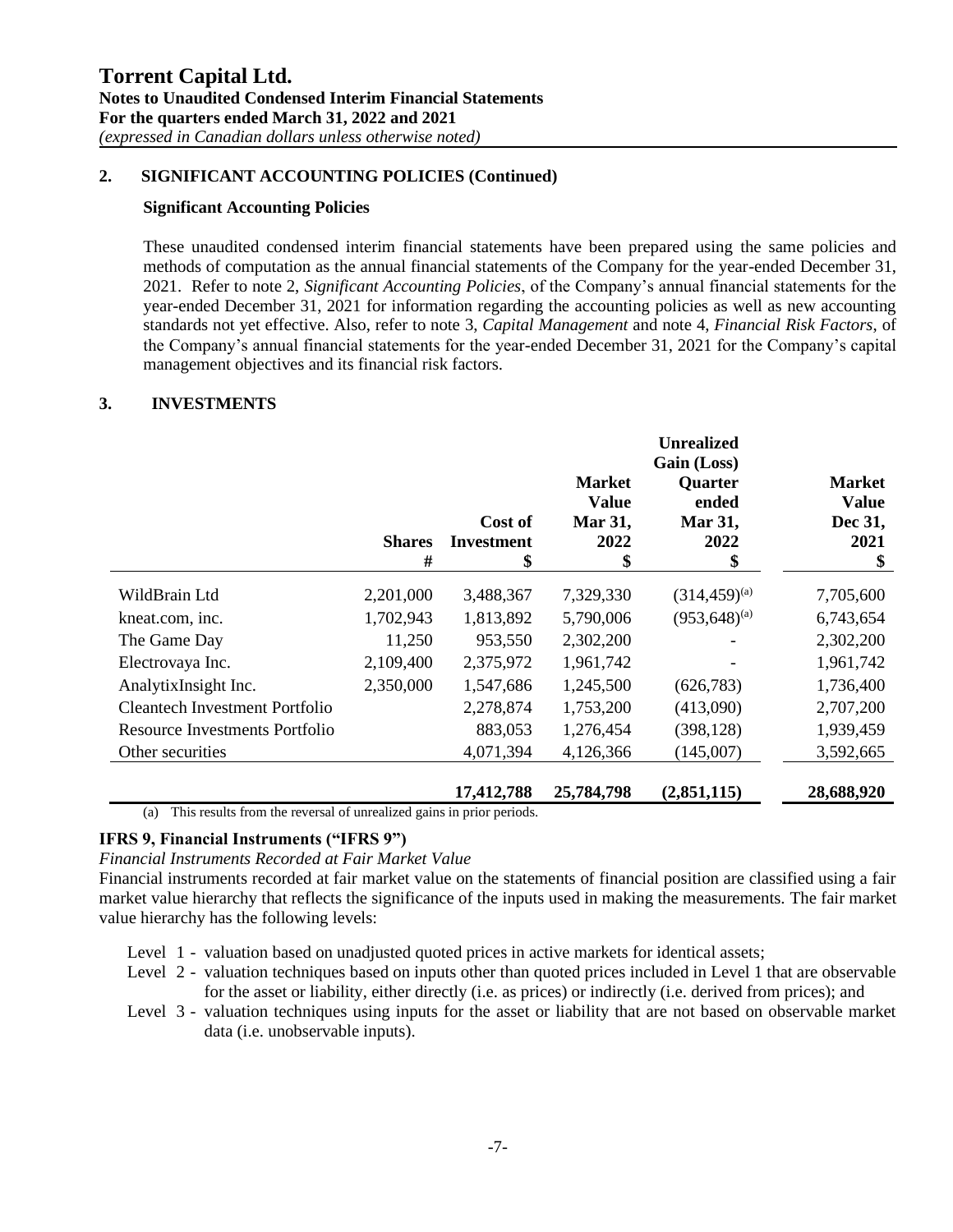#### **3. INVESTMENTS (Continued)**

Investments consisted of the following at March 31, 2022:

|                          | <b>Cost</b> | <b>Level 1</b><br><b>Quoted</b><br><b>Market Price</b> | Level 2<br><b>Observable</b><br><b>Market Inputs</b> | Level 3<br><b>Non-Observable</b><br><b>Market Inputs</b> | Fair<br><b>Market</b><br><b>Value</b> |
|--------------------------|-------------|--------------------------------------------------------|------------------------------------------------------|----------------------------------------------------------|---------------------------------------|
| Investments              | \$          |                                                        |                                                      |                                                          |                                       |
| Equities                 | 17,412,788  | 20,955,785                                             |                                                      | 4,413,513                                                | 25,369,298                            |
| Warrants                 | ۰           |                                                        | 415,500                                              | -                                                        | 415,500                               |
| <b>Total investments</b> | 17,412,788  | 20,955,785                                             | 415,500                                              | 4,413,513                                                | 25,784,798                            |

Investments consisted of the following at December 31, 2021:

| Investments              | Cost           | <b>Level 1</b><br><b>Quoted</b><br><b>Market Price</b> | Level 2<br><b>Observable</b><br><b>Market Inputs</b> | Level 3<br><b>Non-Observable</b><br><b>Market Inputs</b> | Total<br><b>Fair Value</b> |
|--------------------------|----------------|--------------------------------------------------------|------------------------------------------------------|----------------------------------------------------------|----------------------------|
| Equities                 | 17,465,796     | 23,629,679                                             |                                                      | 4,303,513                                                | 27,933,192                 |
| Warrants                 | $\blacksquare$ | ۰                                                      | 755,728                                              |                                                          | 755,728                    |
| <b>Total investments</b> | 17,456,796     | 23,629,679                                             | 755,728                                              | 4,303,513                                                | 28,688,920                 |

During the quarter ended March 31, 2022 and the year ended December 31, 2021, the reconciliation of investments measured at fair market value using unobservable inputs (Level 3) is presented as follows:

|                                    | \$        |
|------------------------------------|-----------|
| <b>Balance – December 31, 2020</b> | 4,630,653 |
| <b>Purchases</b>                   | 1,168,550 |
| Transfers to Level 1               | (465,000) |
| Change in unrealized gains (loss)  | (380,690) |
| Change in realized gains (loss)    | (650,000) |
| <b>Balance – December 31, 2021</b> | 4,303,513 |
| Change in unrealized gains (loss)  | 110,000   |
| <b>Balance – March 31, 2022</b>    | 4,413,513 |

The table below presents the valuation techniques and the nature of significant inputs used to determine the fair values of the Level 3 investments as at March 31, 2022:

| Investment         | Method                                              | Inputs        | Fair value change<br>$+/-10\%$ |
|--------------------|-----------------------------------------------------|---------------|--------------------------------|
| Equity instruments | Private placement financing Price per share of last |               | \$441,351                      |
|                    | technique                                           | capital raise |                                |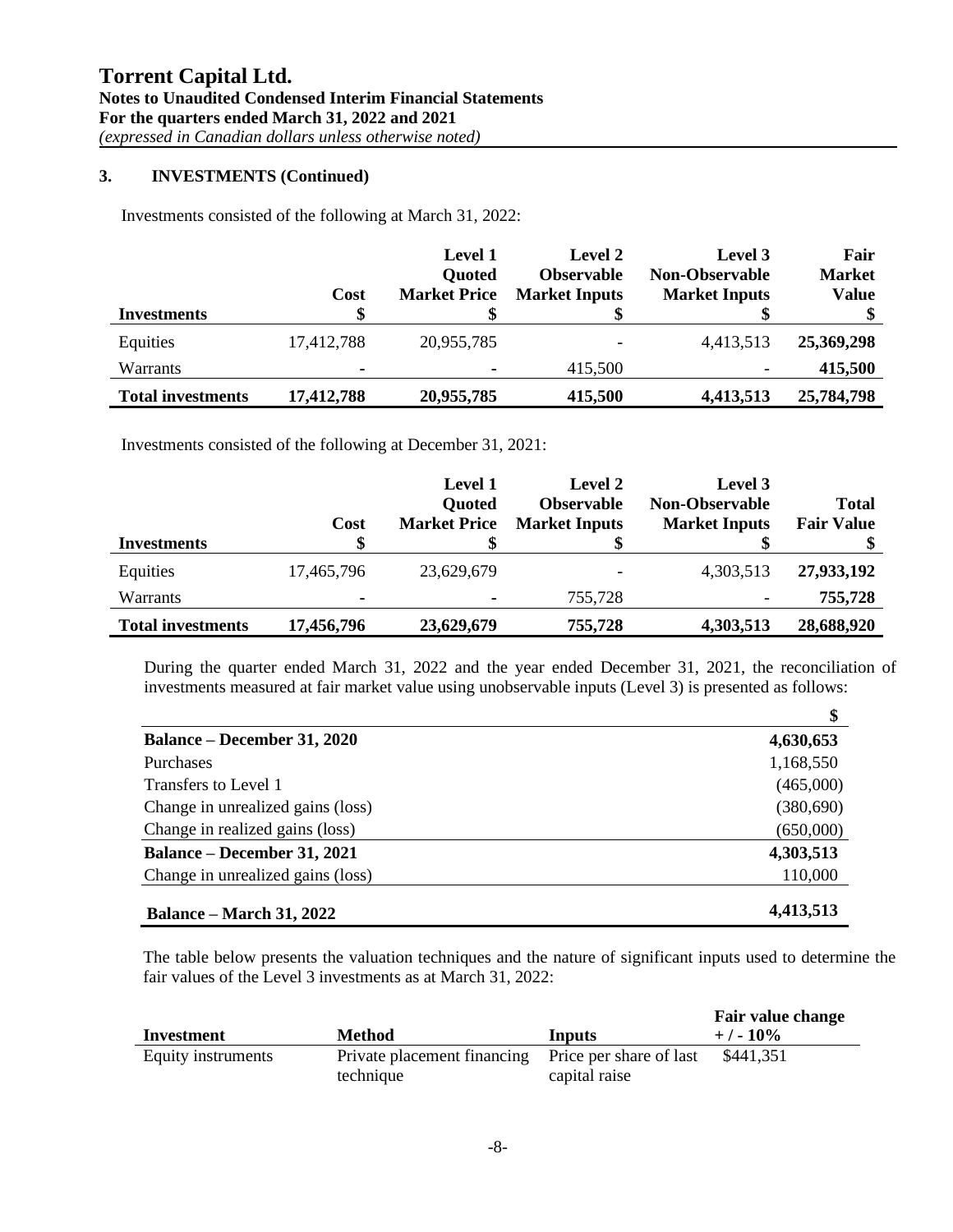#### **4. SHARE CAPITAL**

#### **(a) AUTHORIZED**

Authorized share capital of the Company consists of an unlimited number of common shares without par value.

#### **(b) SHARES ISSUED**

|                                                       | Number of     | Amount    |
|-------------------------------------------------------|---------------|-----------|
|                                                       | <b>Shares</b> |           |
| <b>Balance – December 31, 2020</b>                    | 24,031,667    | 9,728,356 |
| Restricted share units issued                         | 200,000       | 224,000   |
|                                                       |               |           |
| <b>Balance – December 31, 2021 and March 31, 2022</b> | 24, 231, 667  | 9.952.356 |

On April 12, 2021, the Company issued 200,000 restricted share units with immediate vesting. The estimated fair value of these restricted share units was \$224,000 which has been recorded as stock-based compensation for the year ended December 31, 2021.

#### **5. STOCK OPTIONS AND RESTRICTED SHARE UNITS**

The Company has a stock option plan (the "Plan") for directors, officers, employees and consultants of the Company. The Company also has a RSU plan, under which the Company can issue up to 800,000 shares. The restricted share plan together with the option plan shall not exceed 10% of the issued and outstanding common shares of the Company. The options can have up to a ten-year life and the vesting period is set by the Board of Directors. Options are granted at a price not lower than the market price of the common shares. The performance criteria and performance period of the restricted shares units are determined by the Board of Directors.

In the year ended December 31, 2021, the Company granted 50,000 stock options to an employee. These options are exercisable at a price of \$1.10 per share and expire in the quarter ended September 30, 2026. These options vest on the six and twelve-month anniversaries over three years from the grant date.

The estimated fair value of options recognized has been estimated at the grant date using the Black-Scholes option pricing model. Option pricing models require the input of highly subjective assumptions, including the expected volatility. Changes in the assumptions can materially affect the fair value estimate and, therefore, the existing models do not necessarily provide a reliable estimate of the fair value of the Company's stock options.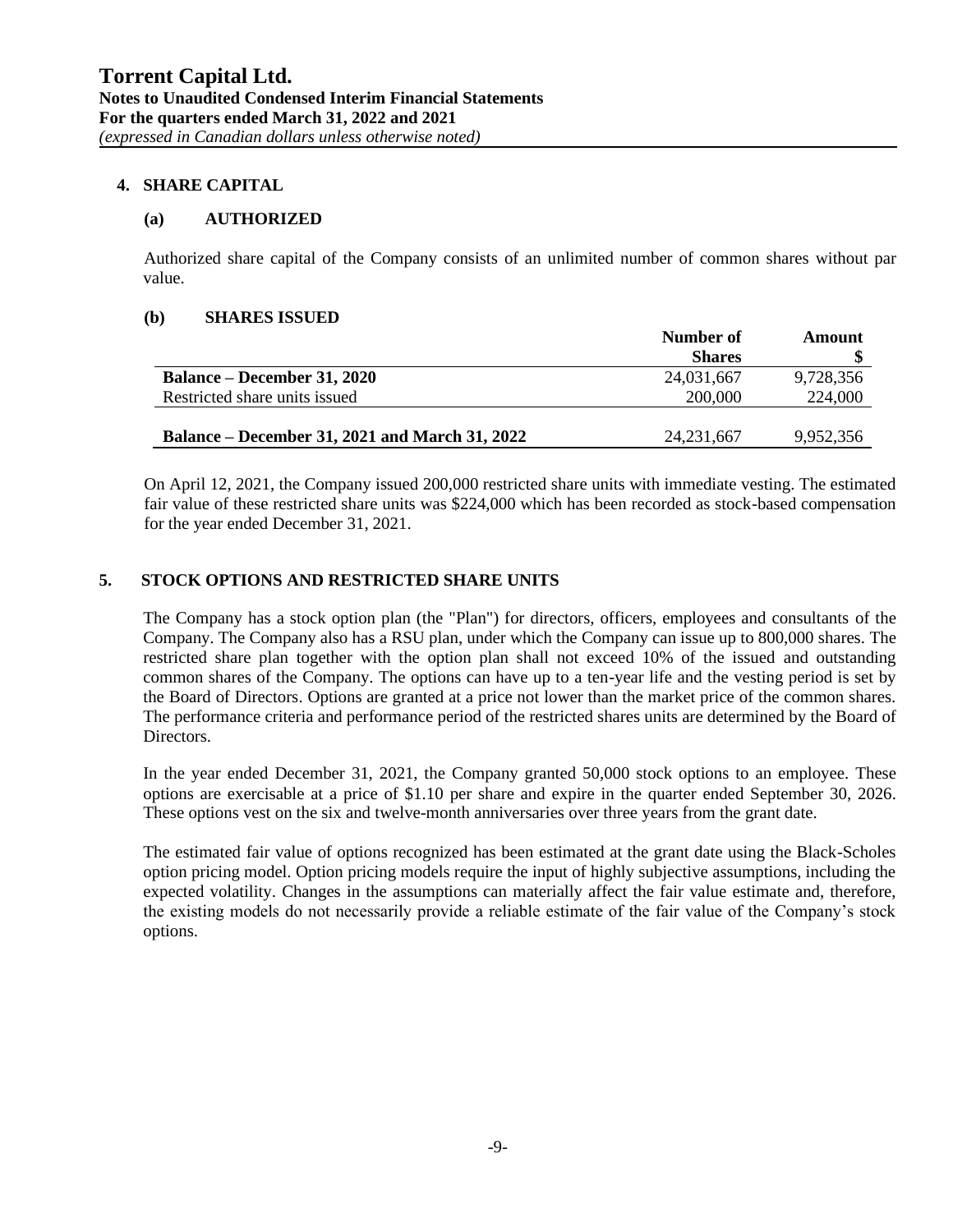## **5. STOCK OPTIONS AND RESTRICTED SHARE UNITS** (Continued)

There were no options issued during the quarter ended March 31, 2022. The following are the assumptions used in the pricing model for the options issued or expensed during the comparable periods:

|                                        | 2021    | 2020    |
|----------------------------------------|---------|---------|
| Risk free interest rate                | 0.4%    | 0.4%    |
| Expected volatility                    | 61%     | 61%     |
| Expected dividend yield                |         |         |
| Expected life                          | 5 years | 5 years |
| Weighted average fair value per option | \$0.565 | \$0.565 |

Based on the Black-Scholes option pricing model and the assumptions outlined above, the estimated fair value of the options granted during the year ended December 31, 2021 is \$28,233. The fair value of options granted is amortized over the vesting period of the respective options with \$43,402 expensed during the year ended December 31, 2021. The following table reflects the stock options continuity for the year ended December 31, 2021 and 2020:

|                                                                        | Number of<br><b>Stock Options</b><br>Outstanding | Weighted<br>Average<br><b>Exercise Price</b> |
|------------------------------------------------------------------------|--------------------------------------------------|----------------------------------------------|
| <b>Balance – December 31, 2020</b>                                     | 1,310,000                                        | 0.38                                         |
| Option issued<br><b>Balance – December 31, 2021 and March 31, 2022</b> | 50,000<br>1,360,000                              | 1.10<br>0.41                                 |

The following table reflects the stock options outstanding as at March 31, 2022:

|                    | <b>Exercise</b>    | Weighted<br>Average      |                               |                       | <b>Black-</b><br><b>Scholes</b> |
|--------------------|--------------------|--------------------------|-------------------------------|-----------------------|---------------------------------|
| <b>Expiry Date</b> | <b>Price</b><br>\$ | Life<br><b>Remaining</b> | <b>Options</b><br>Outstanding | <b>Options Vested</b> | Value<br>\$                     |
| June 15, 2022      | 0.30               | $0.2$ years              | 575,000                       | 575,000               | 150,452                         |
| December 3, 2023   | 0.42               | 1.7 years                | 200,000                       | 200,000               | 51,092                          |
| May 19, 2025       | 0.40               | 3.1 years                | 460,000                       | 460,000               | 94,456                          |
| July 20, 2025      | 0.80               | 3.3 years                | 50,000                        | 50,000                | 20,534                          |
| September 30, 2025 | 0.80               | 3.5 years                | 25,000                        | 25,000                | 10,267                          |
| August 3, 2026     | 1.10               | 4.3 years                | 50,000                        | 12,500                | 28,233                          |
|                    |                    |                          | 1,360,000                     | 1,322,500             |                                 |

The weighted average exercise price of vested options as at March 31, 2022 is \$0.38.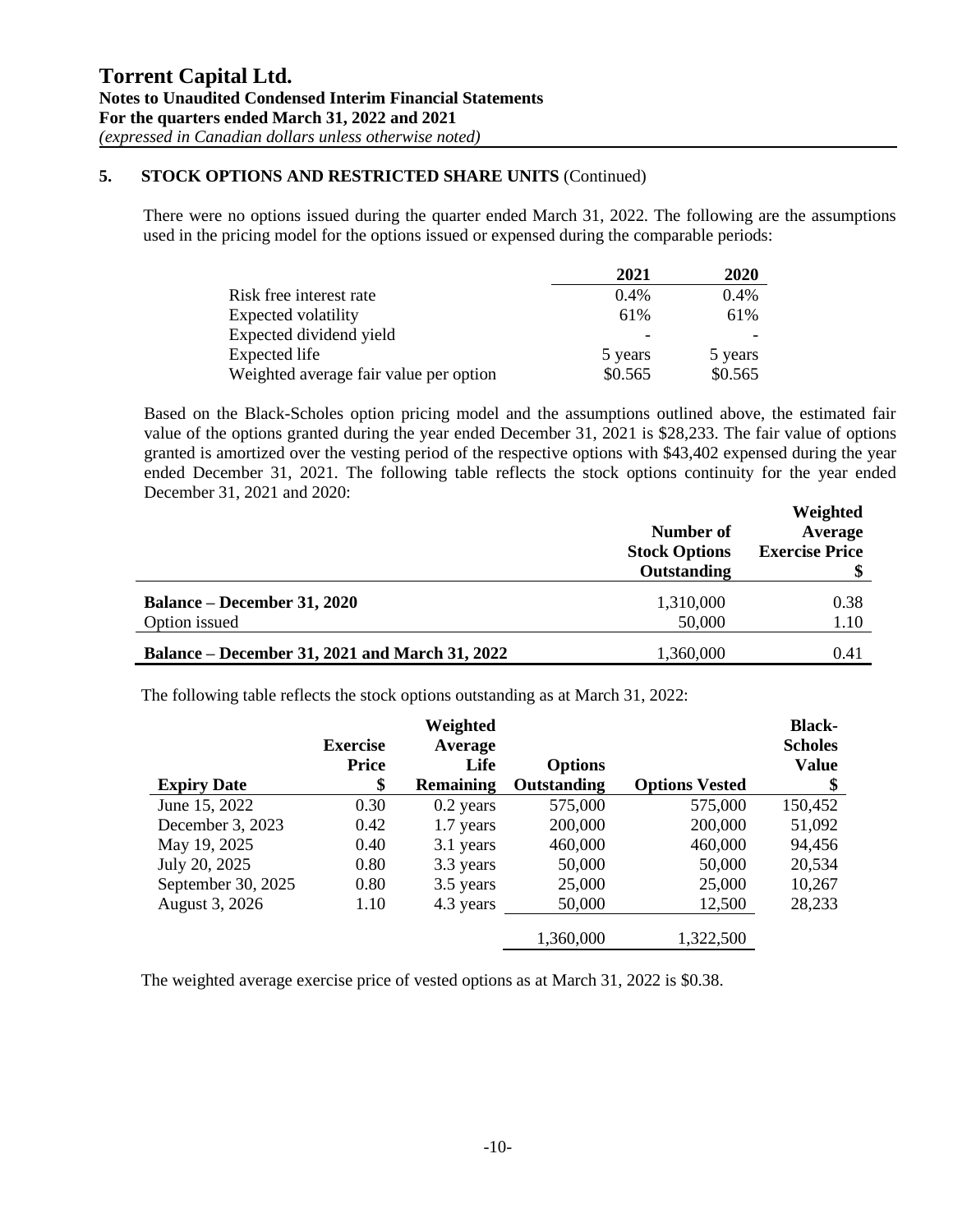#### **6. RELATED PARTY TRANSACTIONS AND BALANCES**

Remuneration of Directors and key management personnel of the Company was as follows:

|                                         | Three months | Three months |
|-----------------------------------------|--------------|--------------|
|                                         | ended        | ended        |
|                                         | March 31,    | March 31,    |
|                                         | 2022         | 2021         |
|                                         |              | \$           |
| $CEO$ remuneration $-$ W. Dawe          | 39,000       | 37,500       |
| Chief Investment Officer $-S$ . Gardner | 34,500       | 34,500       |
| Consulting fees $-C$ . Sheppard         | 19,500       |              |
| $CFO$ remuneration $-$ R. Randall       | 17,063       | 29,100       |
| Director remuneration                   | 31,875       | 20,245       |
| Service fees and rent                   | 81,150       | 90,600       |
|                                         | 223,088      | 211,945      |

During the period ended March 31, 2022, the Company incurred costs for consulting service fees from a related party, Numus Financial Inc. ("Numus"), a company controlled by two Directors, in the amount of \$24,750 (2021 – \$34,200), Financial Controller services of \$36,000 (2021 - \$36,000), and incurred rent and office services from Numus in the amount of \$20,400 (2021 – \$20,400).

As outlined in the Services Agreement between Numus and the Company, effective January 1, 2021, the monthly consulting service fees increased from \$2,850 per month to \$5,250 per month as a result of additional provided services. The Financial Controller services and rental amounts remain the same at \$3,000 and \$1,700 per month, respectively. If the Services Agreement is cancelled without cause by the Company, a break fee of eighteen months of remuneration, being \$94,500, will be payable to Numus, in addition to the service fees applicable for the 90-day notice period. If the Financial Controller services are cancelled without cause by the Company, a break fee of six months of remuneration, being \$18,000, will be payable to Numus, in addition to the service fees applicable for the 90 day notice period. If the rental option is cancelled by the Company without six months' notice to Numus, a break fee of six months of remuneration, being \$10,200, will be payable to Numus.

In the first quarter of 2021, the Board approved the issuance of 185,000 RSU's to directors and officers with an estimated fair value of \$207,200. As at March 31, 2022, related parties were owed \$424,361 (December 31, 2021 - \$407,782). These amounts are included in accounts payable and accrued liabilities.

In the year ended December 31, 2020, the Company issued 460,000 stock options to Directors and Officers. The estimated fair value of these stock options was \$99,456 of which stock-based compensation of \$74,778 was recognized in the year ended December 31, 2020 and \$19,678 was recognized in the year ended December 31, 2021.

The above noted transactions are in the normal course of business, as agreed to by the parties and approved by the Board of Directors in strict adherence to conflict of interest regulations.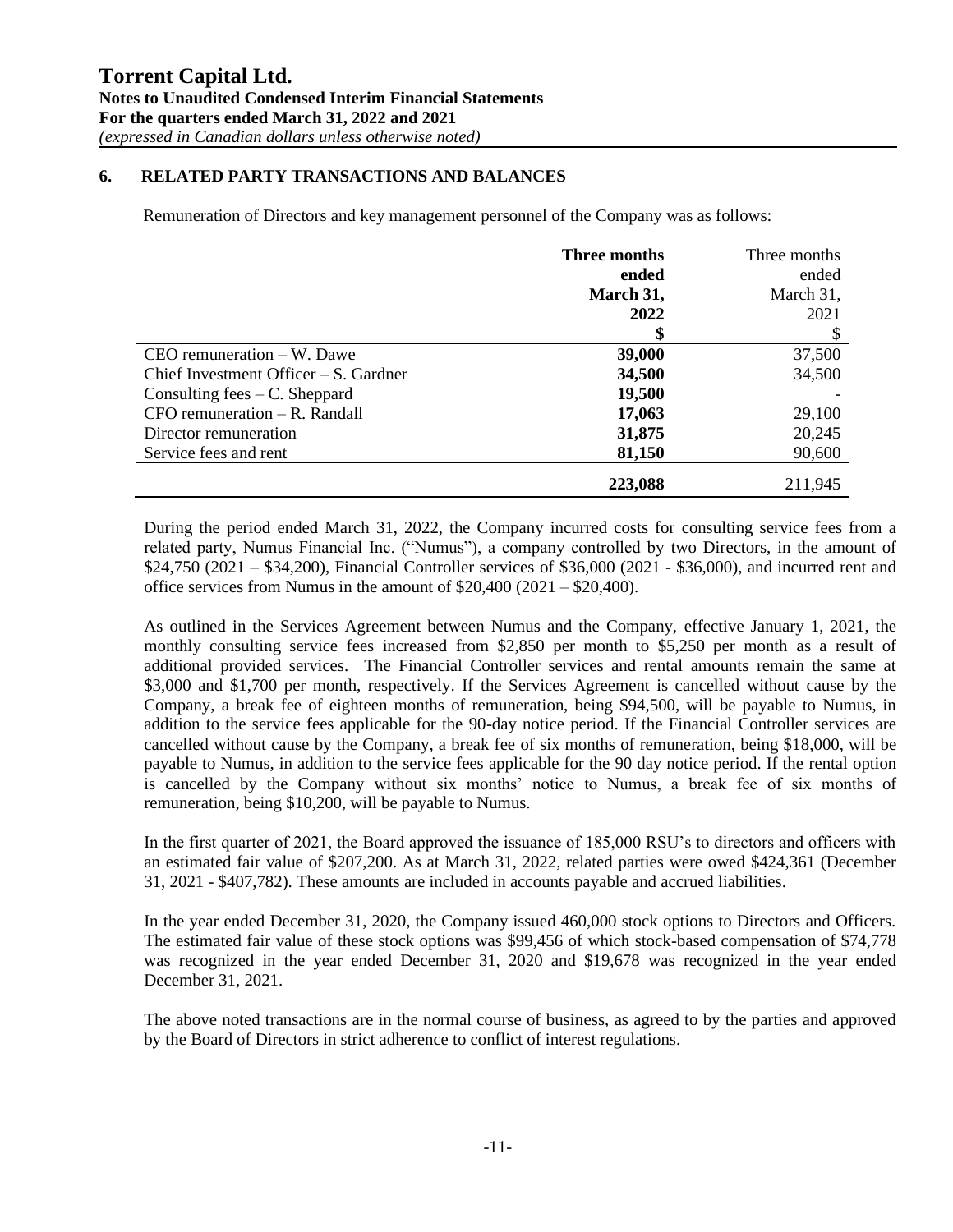#### **7. INCOME TAXES**

The reconciliation of the combined Canadian federal and provincial statutory income tax rate of 29% (2021 – 29%) to the effective tax rate is as follows:

|                                                               | <b>Three months</b><br>ended | Year<br>ended        |  |
|---------------------------------------------------------------|------------------------------|----------------------|--|
|                                                               | March 31,                    | December 31,<br>2021 |  |
|                                                               | 2021                         |                      |  |
| Income before income taxes                                    | (3,076,202)                  | 1,627,509            |  |
| Expected income tax expense                                   | (892, 100)                   | 471,980              |  |
| Permanent difference regarding accounting gain on investments | 407,930                      | (455,000)            |  |
| Stock based compensation and other non-deductible items       | 1,220                        | 13,520               |  |
| Change in tax benefits not recognized                         | 92,950                       |                      |  |
| Income tax (recovery) expense                                 | (390,000)                    | 30,000               |  |
| Current income tax                                            |                              | 60,000               |  |
| Deferred income tax                                           | (390,000)                    | (30,000)             |  |
| Income tax (recovery) expense                                 | (390,000)                    | 30,000               |  |

### **Deferred Tax**

The following table summarizes the components of deferred tax:

|                                   | March 31,   | December 31,<br>2021 |
|-----------------------------------|-------------|----------------------|
|                                   | 2022        |                      |
|                                   | \$          |                      |
| <b>Deferred Tax Assets</b>        |             |                      |
| Exploration and evaluation assets | 59,810      | 65,580               |
| Intangible assets                 | 52,100      | 56,680               |
| Tax losses                        | 70,000      |                      |
| <b>Deferred Tax Liability</b>     |             |                      |
| Unrealized gains on investments   | (1,411,910) | (1,742,260)          |
| Net deferred tax liability        | (1,230,000) | (1,620,000)          |

Deferred tax assets and liabilities have been offset where they relate to income taxes levied by the same taxation authority and the Company has the right and intent to offset.